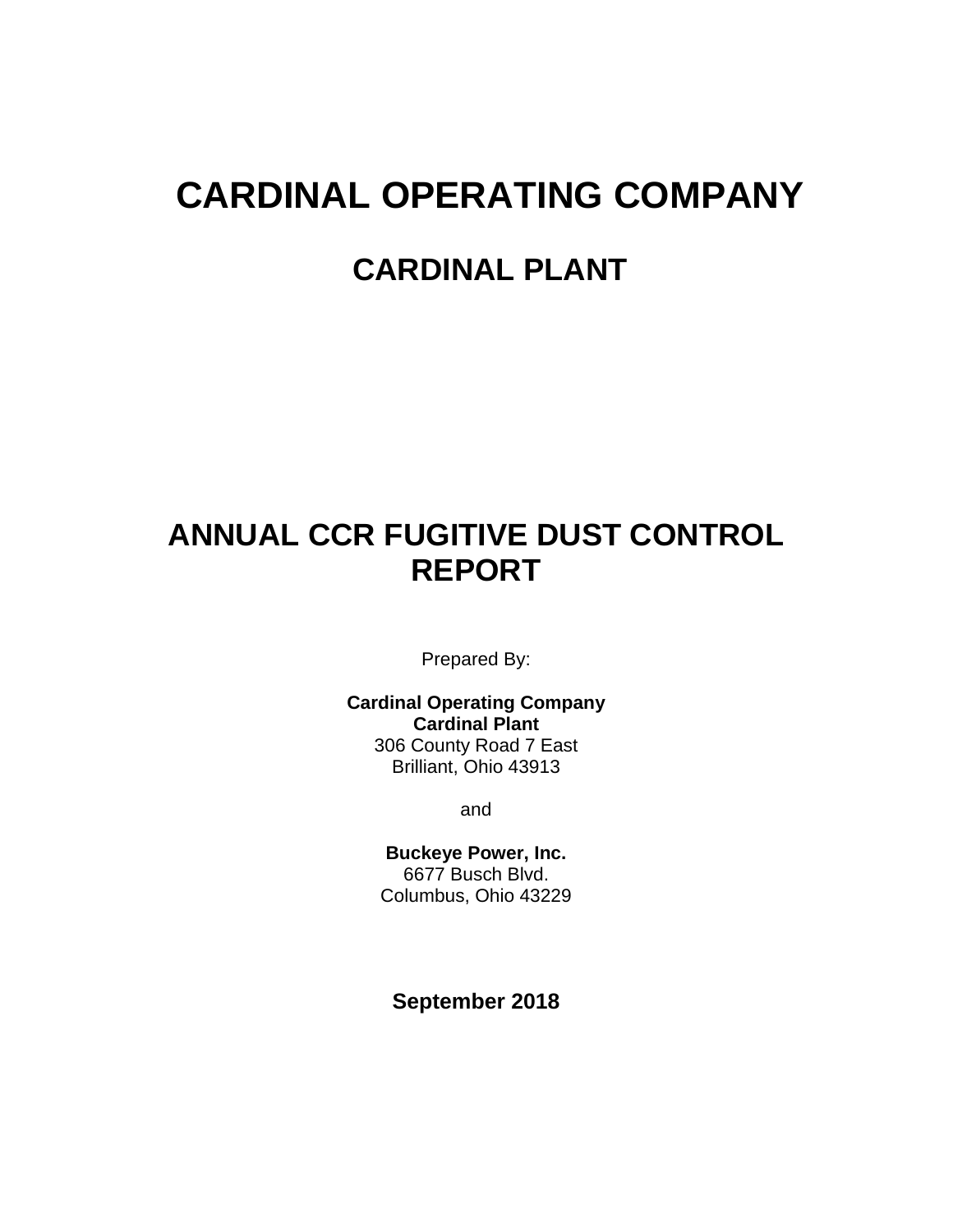## **Table of Contents**

| 3.0 <sub>2</sub> |  |
|------------------|--|
|                  |  |
|                  |  |
|                  |  |
|                  |  |
|                  |  |
| 6.0              |  |
|                  |  |
|                  |  |
|                  |  |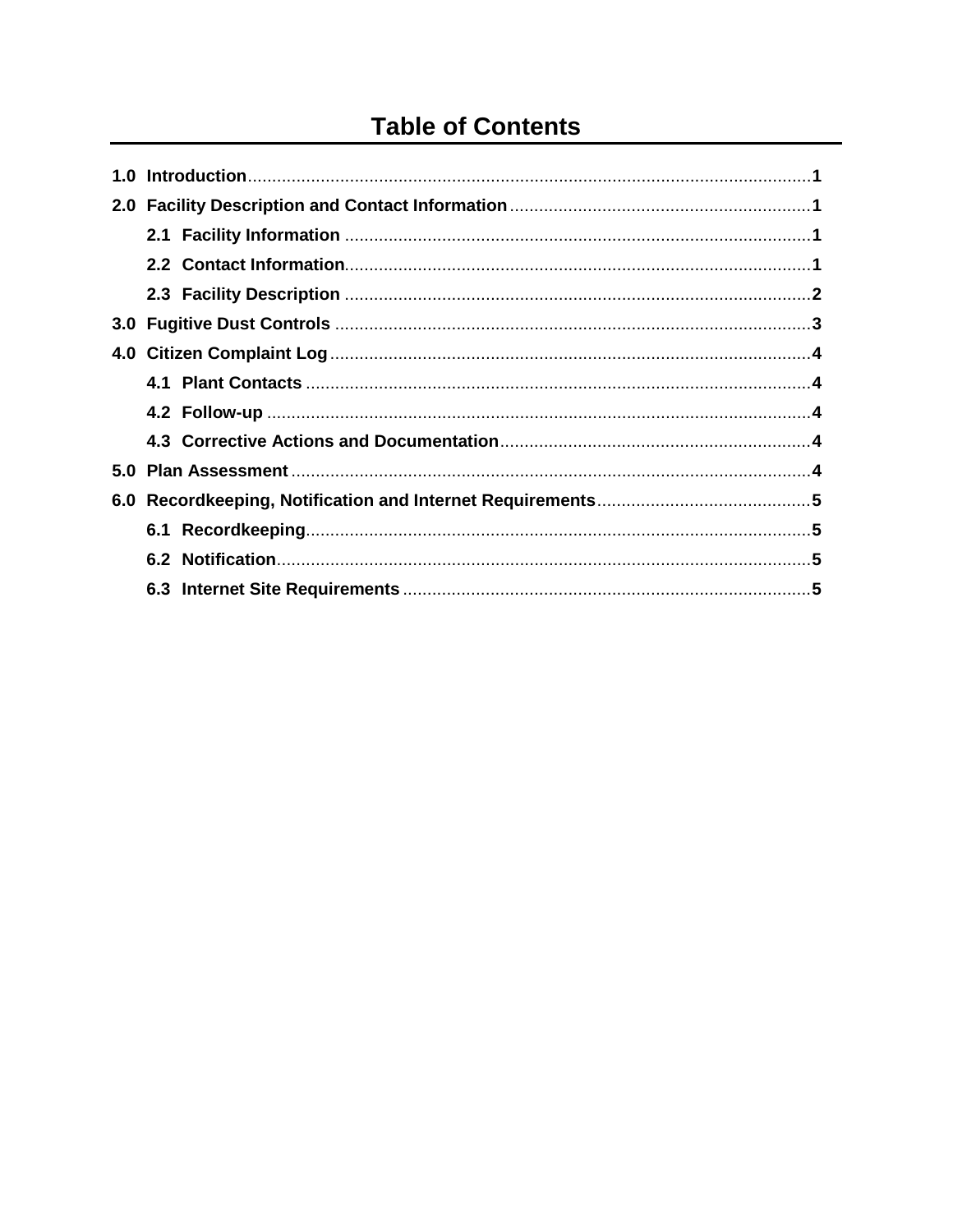#### **1.0 INTRODUCTION**

This Annual CCR Fugitive Dust Control Report (Annual Report) has been prepared pursuant to the air criteria of 40 CFR part 257.80. The Annual Report summarizes activities described in the CCR fugitive dust control plan (Plan) and includes the following components: description of actions taken to control CCR fugitive dust; a record of all citizen complaints; and a summary of any corrective measures taken.

This Annual Report addresses the period from September 15, 2017 to September 15, 2018. The Annual Report is deemed complete when it is placed in the facility's operating record as described in Section 6.0. The deadline for completing subsequent Annual Reports is one year after the date of completing the previous report.

The Annual Report will be placed in the operating record and retained in the office of the Cardinal Plant Environmental Coordinator (PEC). The Plan will also be placed on Cardinal Plant's publicly accessible internet website titled "CCR Rule Compliance Data and Information" as described in Section 6.0.

#### **2.0 FACILITY DESCRIPTION AND CONTACT INFORMATION**

#### *2.1 Facility Information*

#### **General Information:**

| Name of Facility: Cardinal Operating Company – Cardinal Plant |  |  |                             |  |  |
|---------------------------------------------------------------|--|--|-----------------------------|--|--|
| Street: 306 County Road 7 East                                |  |  |                             |  |  |
| City: Brilliant                                               |  |  | State: Ohio ZIP Code: 43913 |  |  |
| County: Jefferson                                             |  |  |                             |  |  |
| Longitude: 80° 38' 54" W<br>Latitude: 40° 15' 8" N            |  |  |                             |  |  |

#### *2.2 Contact Information*

#### **Facility Operator:**

Name: Cardinal Operating Company – Cardinal Plant Attention: Bethany Schunn - Plant Manager Address: 306 County Road 7 East City, State, Zip Code: Brilliant, Ohio 43913

#### **Facility Owner:**

Name: Unit 1 - AEP Generation Resources, Inc.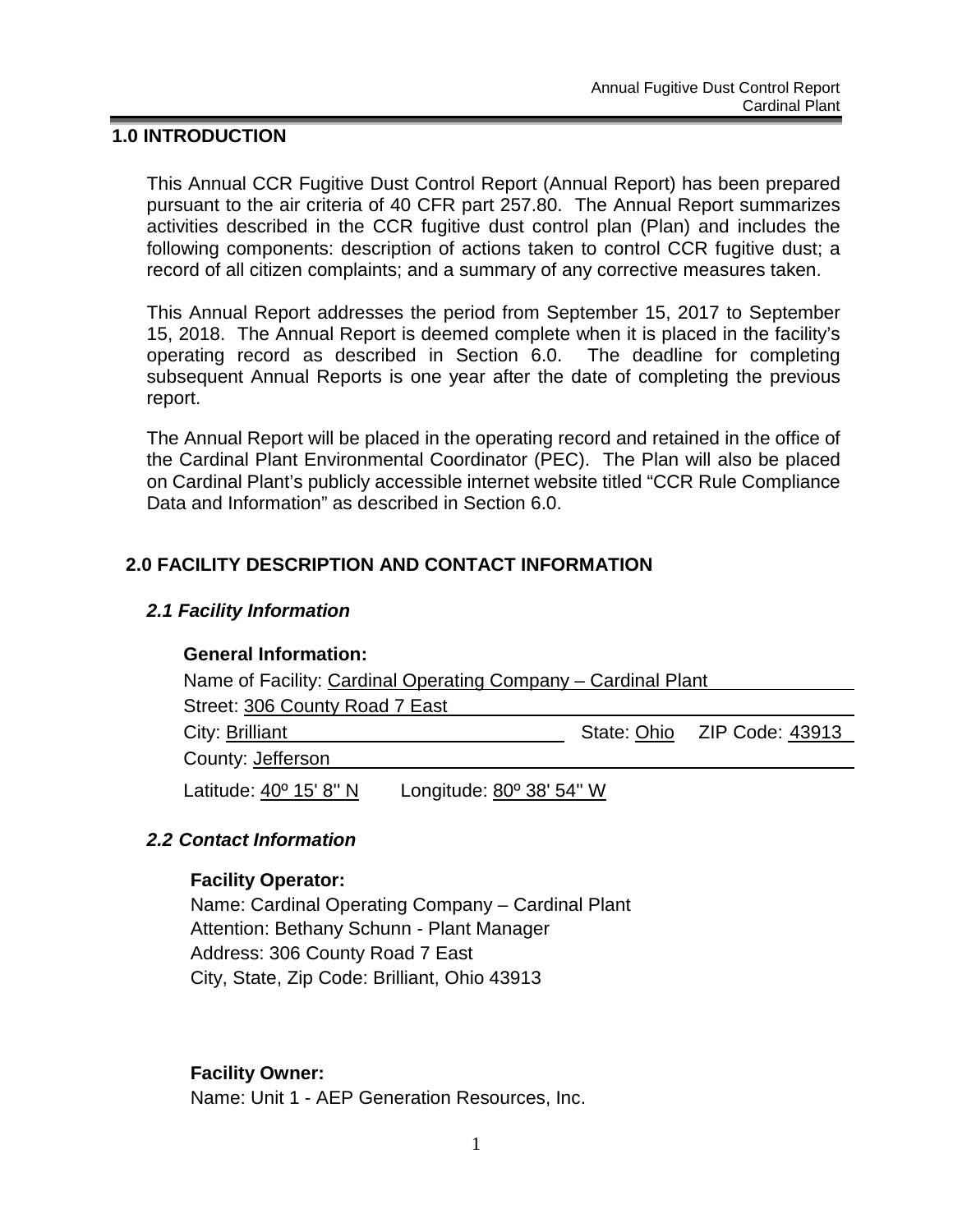Units 2 and 3 – Buckeye Power, Inc. Attention: Tom Alban – Buckeye Power, Inc. – Vice President, Power **Generation** Address: 6677 Busch Blvd. City, State, Zip Code: Columbus, Ohio 43229

#### **Plan Contact:**

Name: James Simms – Cardinal Plant Environmental Coordinator Address: 307 County Road 7 East City, State, Zip Code: Brilliant, Ohio 43913 Telephone number: 740-598-6514 Email address: jsimms@cardinalopco.com

#### *2.3 Facility Description*

The Cardinal Plant is located on the shore of the Ohio River at Brilliant, Ohio, and consists of three electric generating units. AEP Generation Resources, Inc. owns Cardinal's nominally rated 600-megawatt Unit 1. Buckeye Power Inc. owns the nominally rated 600-megawatt Unit 2, as well as Unit 3 nominally rated at 630-megawatts. Cardinal Operating Company manages and operates all Cardinal Units. See the Plan for a further description of plant activities and fugitive dust controls.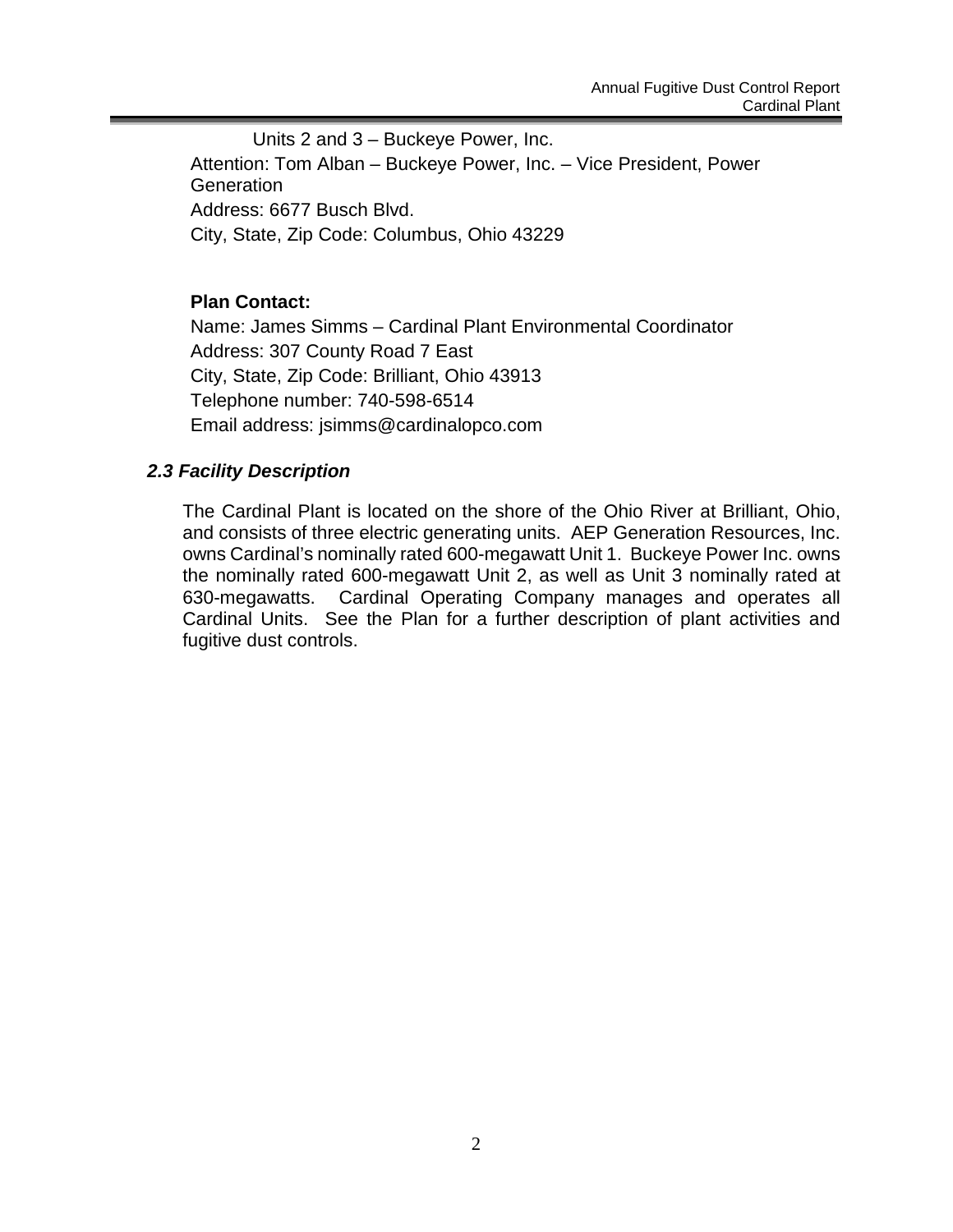#### **3.0 FUGITIVE DUST CONTROLS**

The following fugitive dust control measures were implemented during the period addressed by this Annual Report:

| <b>Plant Activity</b>                                         | <b>Fugitive Dust Control Measures</b>                                                                                                                                                                                                                                                                                                                                                                    |
|---------------------------------------------------------------|----------------------------------------------------------------------------------------------------------------------------------------------------------------------------------------------------------------------------------------------------------------------------------------------------------------------------------------------------------------------------------------------------------|
| <b>Plant and Landfill</b><br>Roadways                         | Roadways were watered and swept as needed and speed<br>control measures were implemented; material carried off<br>plant property and deposited onto public highways by<br>vehicular traffic or erosion by water was removed and<br>disposed of properly. Also, chemical dust suppressants<br>were used on unpaved roadways and parking areas.                                                            |
| Landfill - unloading,<br>storage and placement<br>of material | Unloading emissions were controlled by maintaining<br>moisture in the material, taking precautionary measures<br>(minimizing drop height) and watering as needed;<br>spreading and compacting emissions were controlled by<br>maintaining vehicle speed, maintaining moisture in the<br>material, and watering as needed. Storage piles were<br>watered or treated with chemical suppressants as needed. |
| Landfill - wind erosion                                       | Wind erosion control measures for open areas included:<br>precautionary measures such as minimizing the amount of<br>open area and pile height; compacting material as it was<br>unloaded; maintaining moisture content of the materials,<br>watering as needed and applying chemical suppressants.<br>Temporary berms were also used.                                                                   |
| <b>Fly Ash Reservoir</b>                                      | Emissions were controlled by the inherent moisture of the<br>material.                                                                                                                                                                                                                                                                                                                                   |
| <b>Bottom Ash Pond</b>                                        | Emissions were controlled by: the inherent moisture of the<br>material and timely loading of trucks; watering as needed;<br>application of chemical suppressants; berms;<br>and<br>minimizing drop height into trucks during loading.                                                                                                                                                                    |

*Note: Implementation of control measures will not be necessary for roadways that are covered with snow and/or ice or if sufficient precipitation occurs to minimize or eliminate fugitive dust. Implementation of any control measures may be suspended if unsafe or hazardous driving conditions would be created by its use.*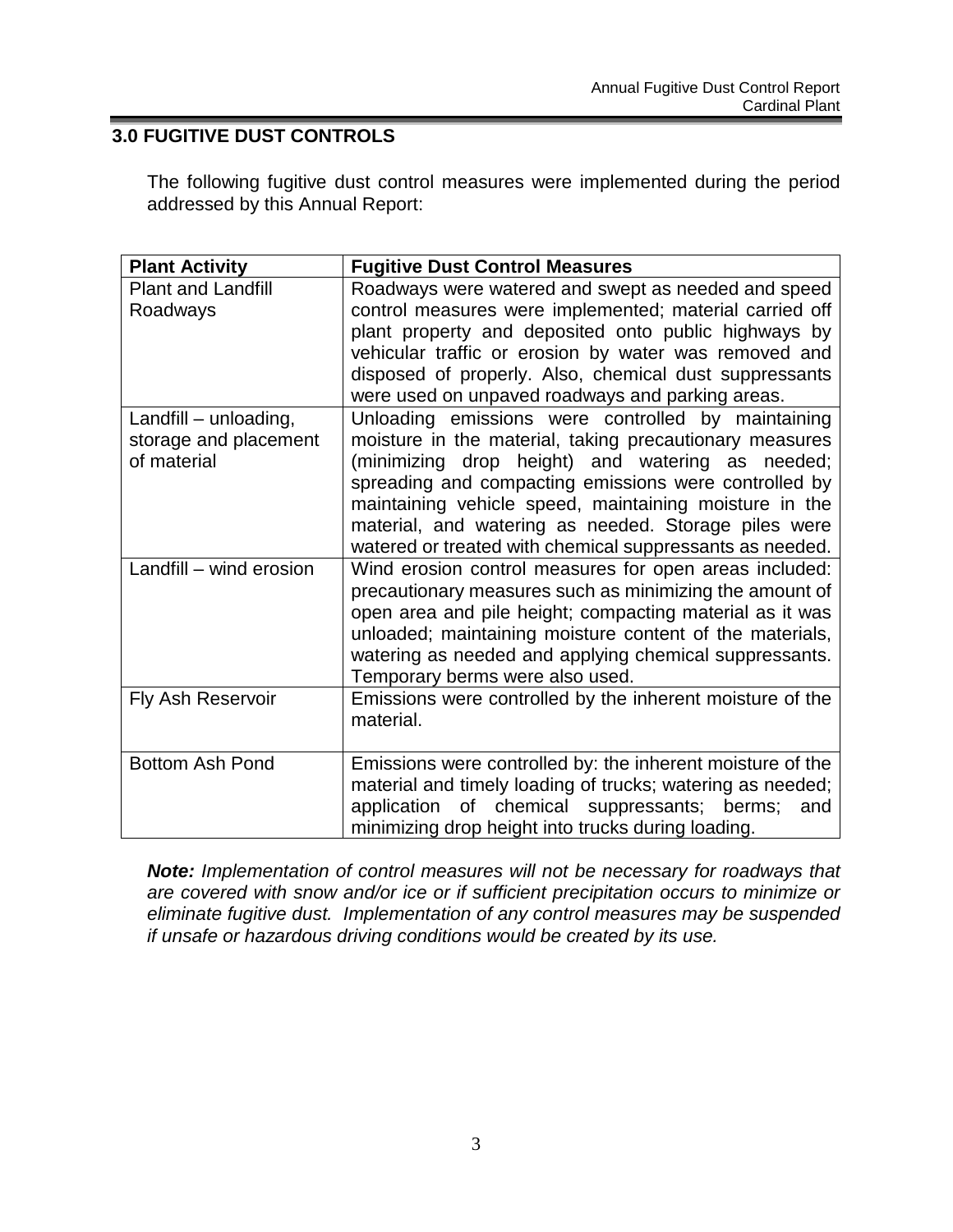#### **4.0 CITIZEN COMPLAINT LOG**

#### *4.1 Plan Contacts*

Generally, complaints made to the plant are by telephone and received by the PEC (Plan Contact). In the case of holiday, weekends, or other times when the PEC may not be onsite, the plant guard houses or plant general phone number may receive complaint information by telephone that is provided to the PEC at the earliest convenience. Complaints may also be made to Ohio EPA who in turn will contact the PEC. **No complaints were received by the Plant PEC during the period addressed by this Annual Report.**

#### *4.2 Follow-up*

All complaints will be entered into a log by the PEC with details noted such as the nature of the complaint, date, time, and other relevant details. All complaints will be followed up which may include: checking plant operations at the time of the event, reviewing inspection records, discussing with other plant personnel, reviewing weather data, collecting samples and contacting the person making the complaint to obtain additional information. **No complaint follow-up was necessary during the period addressed by this Annual Report.**

#### *4.3 Corrective Action and Documentation*

Corrective actions will be taken as needed and documented. If it is determined that the Plan needs to be amended as a result of the corrective actions, it will be amended in accordance with the Plan. If possible, the PEC will follow-up with the complainant and/or Ohio EPA to explain the findings of the complaint investigation, corrective actions or sampling results. Citizen complaints will be recorded in the annual Report. **No corrective actions due to complaints were necessary during the period addressed by this Annual Report.**

#### **5.0 PLAN ASSESSMENT**

The Plan will be periodically assessed to verify its effectiveness, and if necessary, amended. **The PEC reviewed the inspection records when preparing this Annual Report to assess the effectiveness of the Plan and determined that no additional or modified measures were warranted.**

#### **6.0 RECORDKEEPING, NOTIFICATION and INTERNET REQUIREMENTS**

#### *6.1 Recordkeeping*